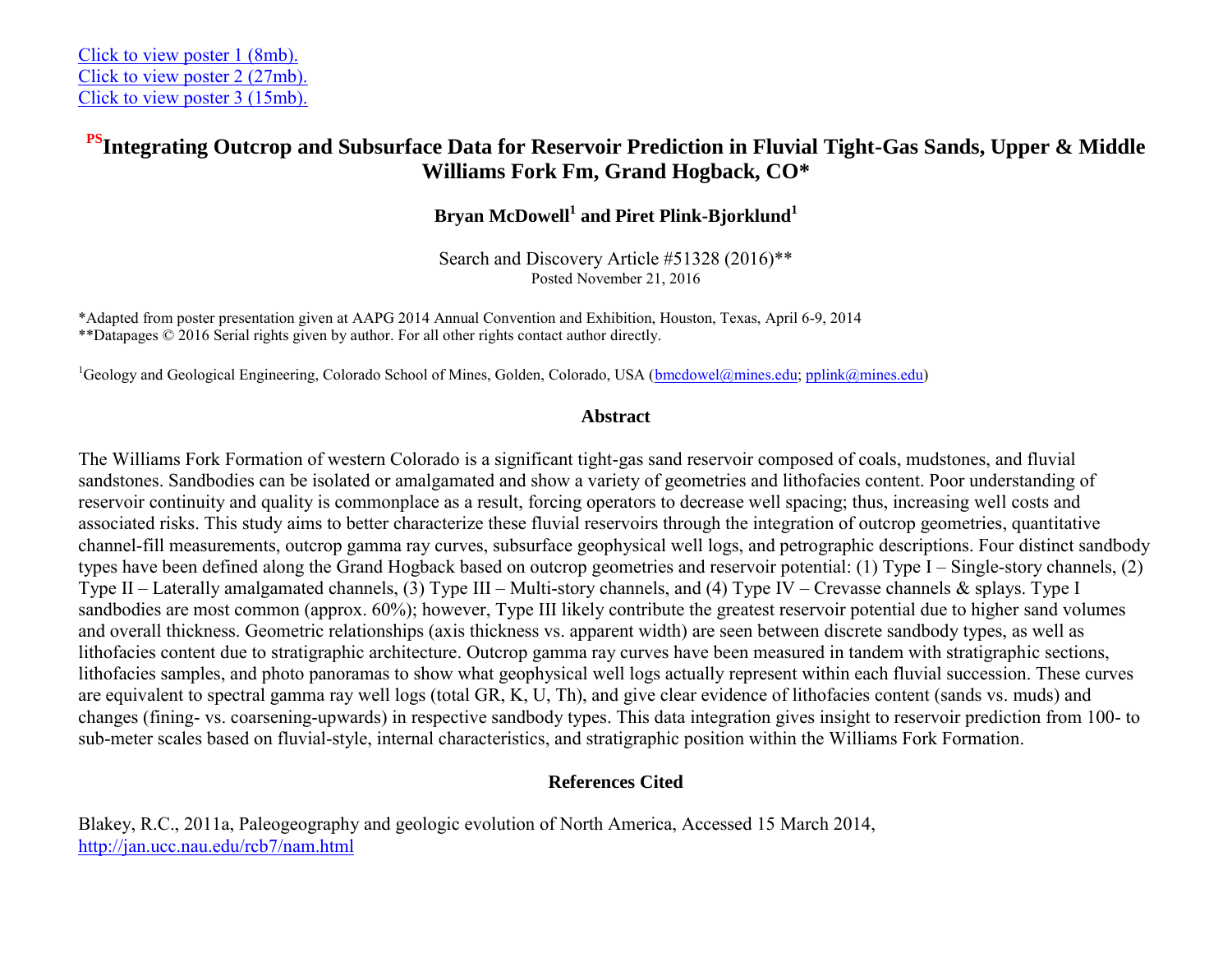Blakey, R.C., 2011b, Paleogeography of the Colorado Plateau and Vicinity, Accessed 15 March 2014, <http://jan.ucc.nau.edu/rcb7/ColoPlatPalgeog.html>

Burger, B.J., 2007, A new Late Paleocene vertebrate fauna from the Ohio Creek Formation of western Colorado: The Mountain Geologist, v. 44/3, p. 141-150.

Cumella, S., 2013, Personal communication, September 11, 2013.

Cole, R.D., and S.P. Cumella, 2003, Stratigraphic architecture and reservoir characteristics of the Mesaverde Group, southern Piceance Basin: in Peterson, K. M., Olson, T. M., and D. S. Anderson, 2003, Piceance Basin Guidebook: Rocky Mountain Association of Geologists, Denver, Colorado, p. 385-442.

Foster, R.M., 2010, Sequence stratigraphy of the Upper Cretaceous Middle Williams Fork Formation, Piceance Basin, northwestern Colorado: Implications for reservoir studies: University of Colorado, Master's Thesis, 264 p.

Gale, H.S., 1910, Coal fields of northwestern Colorado and northeastern Utah: USGS Bulletin 415, 283 p.

Johnson, R.C., and F. May, 1980, A study of the Cretaceous-Tertiary unconformity in the Piceance Creek Basin, Colorado: The underlying Ohio Creek Formation (Upper Cretaceous) redefined as a member of the Hunter Canyon or Mesaverde Formation: USGS Bulletin 1482-B, 36 p.

Johnson, R.C., and R.M. Flores, 2003, History of the Piceance Basin from latest Cretaceous through early Eocene and the characterization of lower Tertiary sandstone reservoirs: in Peterson, K. M., Olson, T. M., and D. S. Anderson, 2003, Piceance Basin Guidebook: Rocky Mountain Association of Geologists, Denver, Colorado, p. 21-61.

Hansley, P.A., and R.C. Johnson, 1980, Mineralogy and diagenesis of low-permeability sandstones of late Cretaceous age, Piceance Basin, northwestern Colorado: The Mountain Geologist, v. 17/4, p. 89-129.

Hoak, T.E., and A.L. Klawitter, 1995, Delineation of Piceance Basin basement structures using multiple source data: implications for fractured reservoir exploration: in Proceedings of the International Unconventional Gas Symposium (Intergas '95), Tuscaloosa, AL, p. 53-73.

Hoak, T.E., and A.L. Klawitter, 1997, Prediction of fractured reservoir production trends and compartmentalization using an integrated analysis of basement structures in the Piceance Basin, western Colorado: in T.E. Hoak, A.L. Klawitter, and P.K. Blomquist, eds., Fractured Reservoirs: Characterization and Modeling Guidebook: Rocky Mountain Association of Geologists, Denver, Colorado, p. 67-102.

Law, B.E., 2002, Basin-centered Gas Systems: AAPG Bulletin, v. 75/11, p. 1891-1919.